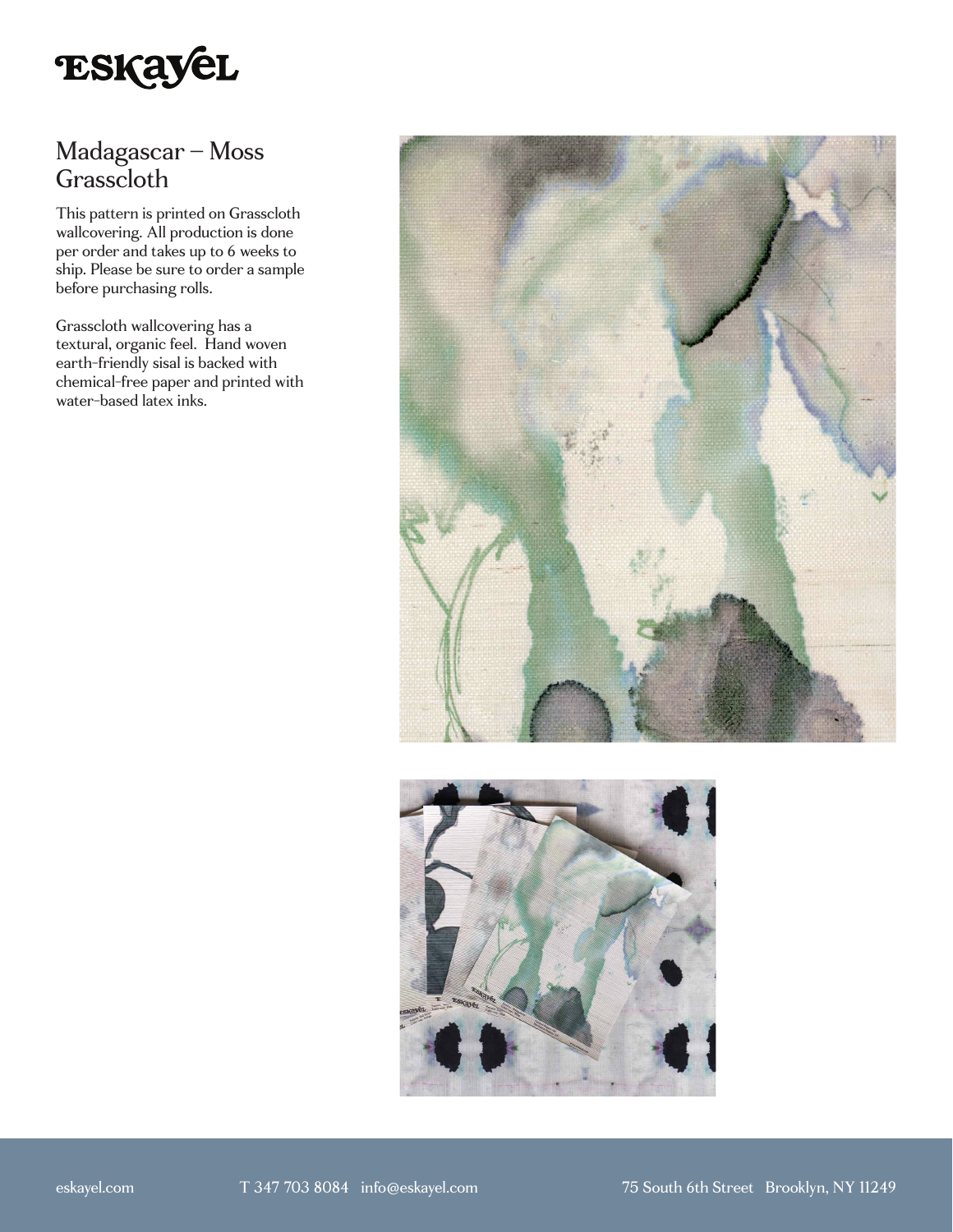

| Vertical Repeat   | 47.357"                                      |
|-------------------|----------------------------------------------|
| Horizontal Repeat | 33"                                          |
| Roll Width        | 33"                                          |
| Roll Length       | 15' Printed continuously up to a triple roll |

| Pricing           | Sold by the roll                                                               |
|-------------------|--------------------------------------------------------------------------------|
| Selvage           | 1" paper comes untrimmed                                                       |
| Sample Size       | 7" x 10" **If you are unsure of color please order a sample before purchasing. |
| Large Sample Size | $33'' \times 24''$                                                             |

| Wallpaper Type | Grasscloth                                                                                      |
|----------------|-------------------------------------------------------------------------------------------------|
| Material       | Sisal grasscloth backed with chemical free paper                                                |
| Print Method   | Digital latex water-based ink                                                                   |
| Lead Time      | 4-7 weeks **Rush Service subject to availability. Rush fee does not include expedited shipping. |

| Care          | Vacuum only - do not dampen                                                                                                                                                                                                                                                                             |
|---------------|---------------------------------------------------------------------------------------------------------------------------------------------------------------------------------------------------------------------------------------------------------------------------------------------------------|
| Fire Rating   | Class A (ASTM E84)                                                                                                                                                                                                                                                                                      |
| Color & Scale | We always strive for color accuracy but please note that colors shown on the website are a repre-<br>sentation only. Please refer to the actual product sample. ** Also due to varying ink/print systems<br>wallpapers and fabrics of the same pattern are not always an exact match in color or scale. |
| Made In       | USA                                                                                                                                                                                                                                                                                                     |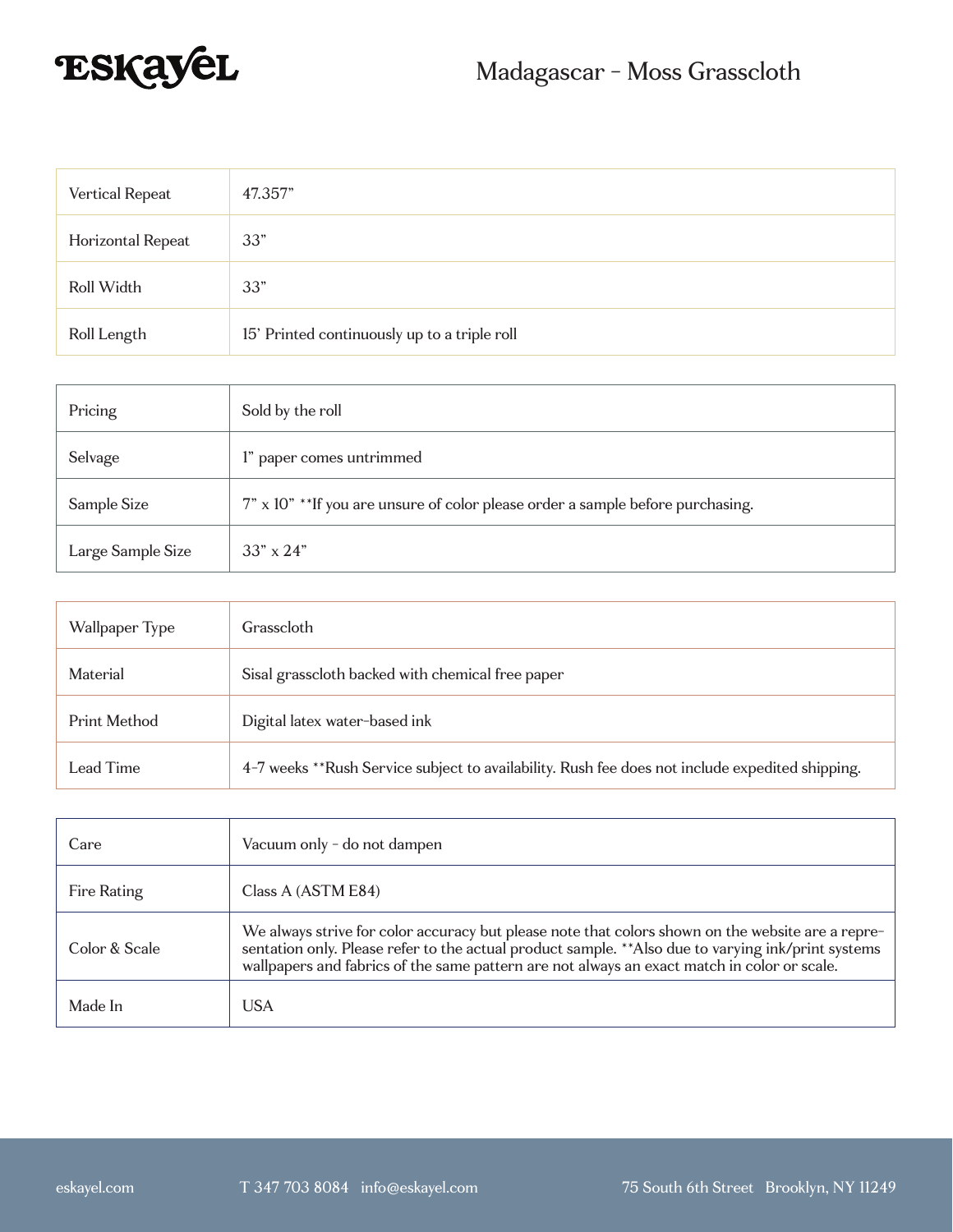

Madagascar - Moss Grasscloth

8' tall x 9' long wall pictured below in Madagascar — Moss Grasscloth



9'

Grasscloth 8'Grasscloth

 $8'$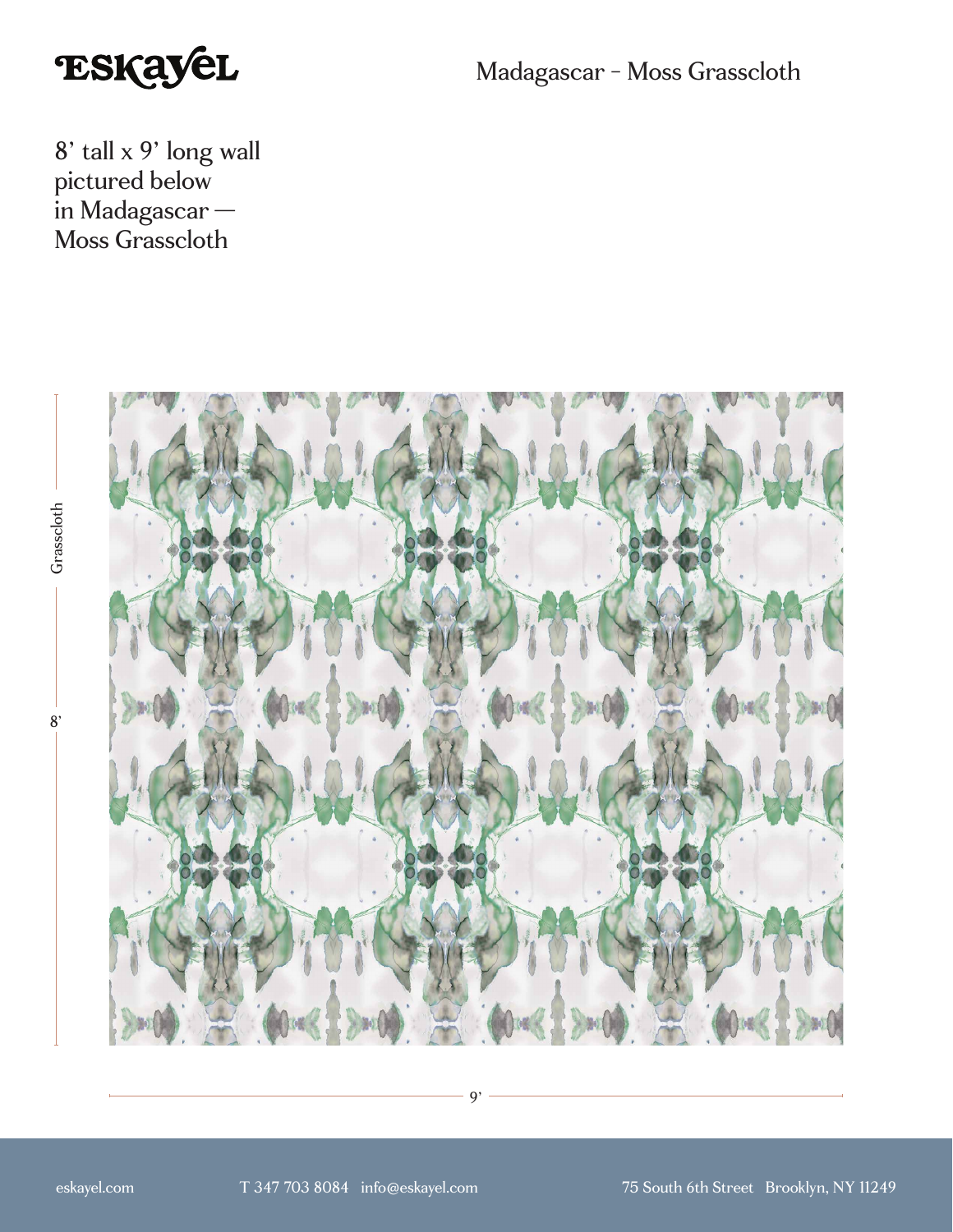

## Installation Guide

#### How to Measure the Amount of Paper to Order

\*\*We always recommend confirming quantities with your wallpaper installer prior to ordering.

We recommend measuring with a yardstick or steel tape measure. Make your measurements in feet and round off to the next half foot or foot. Measure the wall height from the floor to the ceiling, excluding any baseboards or moldings. Then measure the length of the wall without deducting for windows or doors (this will leave you extra wallpaper in case you may need it). Multiply the two measurements to find the surface area of the wall.

Single rolls of this paper are 15 feet long and 33 inches wide. 1 roll covers about 40 square feet. To find the number of rolls needed to cover your wall, multiply the height and the width of the wall by rounding up each length to the nearest foot. Then divide by 40.

Example: For a wall that is 10 feet 6 inches high by 14 feet 4 inches long. Round up and multiply 11 feet by 15 feet to get 165 square feet. Divide 165 by 40 and you will get 4.125. In this case you will need 5 rolls.

If the number divides out to be .5 or above, you will need to add one more roll to be safe. If you were to get 2.4, 3 rolls would be enough, but if you get 2.5 to 3.4, you will need 4 rolls.

Please feel free to contact us anytime for assistance in finalizing your calculation.